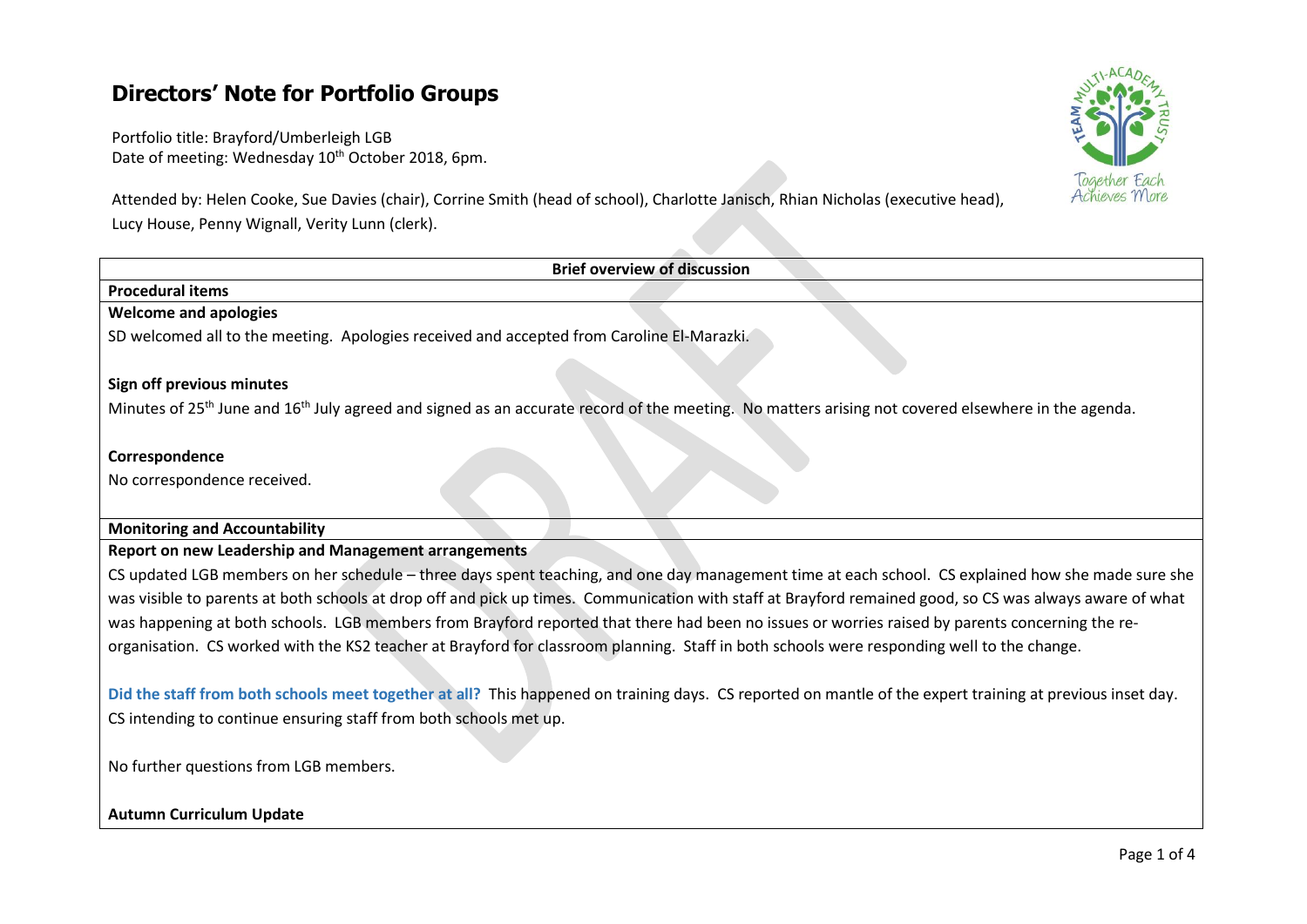CS reported on the autumn term's WW1 topic. Children in the younger classes from both schools had visited the War Horse farm, which had been very successful and had been pitched well for their age group. Teachers across the school had been working on including the mantle of the expert training in their planning. Children in KS1 had become event planners, and had been planning a party. This would lead on to being asked to organise a remembrance event. Both girls and boys had responded well to this, and there had been many opportunities for writing. It had been a challenging topic to cover with infants, but had worked well when adapted to an appropriate level.

KS2 had visited Bovington Tank Museum – this had been a long day, but this had meant they had been able to spend a lot of time at the museum. Staff had been very impressed with the children's knowledge. Mantle of the expert had been incorporated into these classes by children taking on an identity from 100 years ago, and finding out what their life would have been like 100 years ago. Later on they would receive a letter asking them to organise a museum event for visitors. Children had responded very well, and the expectation was that by the end of term children would have a good grasp of what life was like, as well as a knowledge of some key facts. As a class the children were reading 'Stay where you are and then leave', which gave the children much to discuss.

# **School Improvement Plan (MAT issues) inc EYFS**

SIP was distributed – RN explained the aim was to have an all embracing document which covered all the schools, and then additional smaller school specific improvement plans. RN emphasised need for trustees to have a monitoring role. Had set target for expected standard at 80% - RN felt that as an average across all five schools this was a realistic, although aspirational target. Target for greater depth set at 30% - ensuring that the more able children were appropriately challenged.

**What was the overall percentage last year?** Combined score approximately 53%.

Vision statement was being reworded – intended to be all-encompassing, making sure the child was at centre of the schools' work.

**Was the SIP rewritten each year?** RN confirmed there was a new document for each year. Some priorities would remain over several documents as were long term aims, but the plan was constantly revisited.

#### **Schools specific Improvement issues**

School specific improvement plans for Brayford and Umberleigh distributed, CS talked through with LGB members. Key priority for Brayford was higher achieving pupils making their expected progress in maths. CS emphasised how important it was in a mixed age class to ensure it was known who the high achievers in each year group were.

What was being done differently since the Ofsted inspection? Staff were embedding the Shanghai maths method, and further input/training would be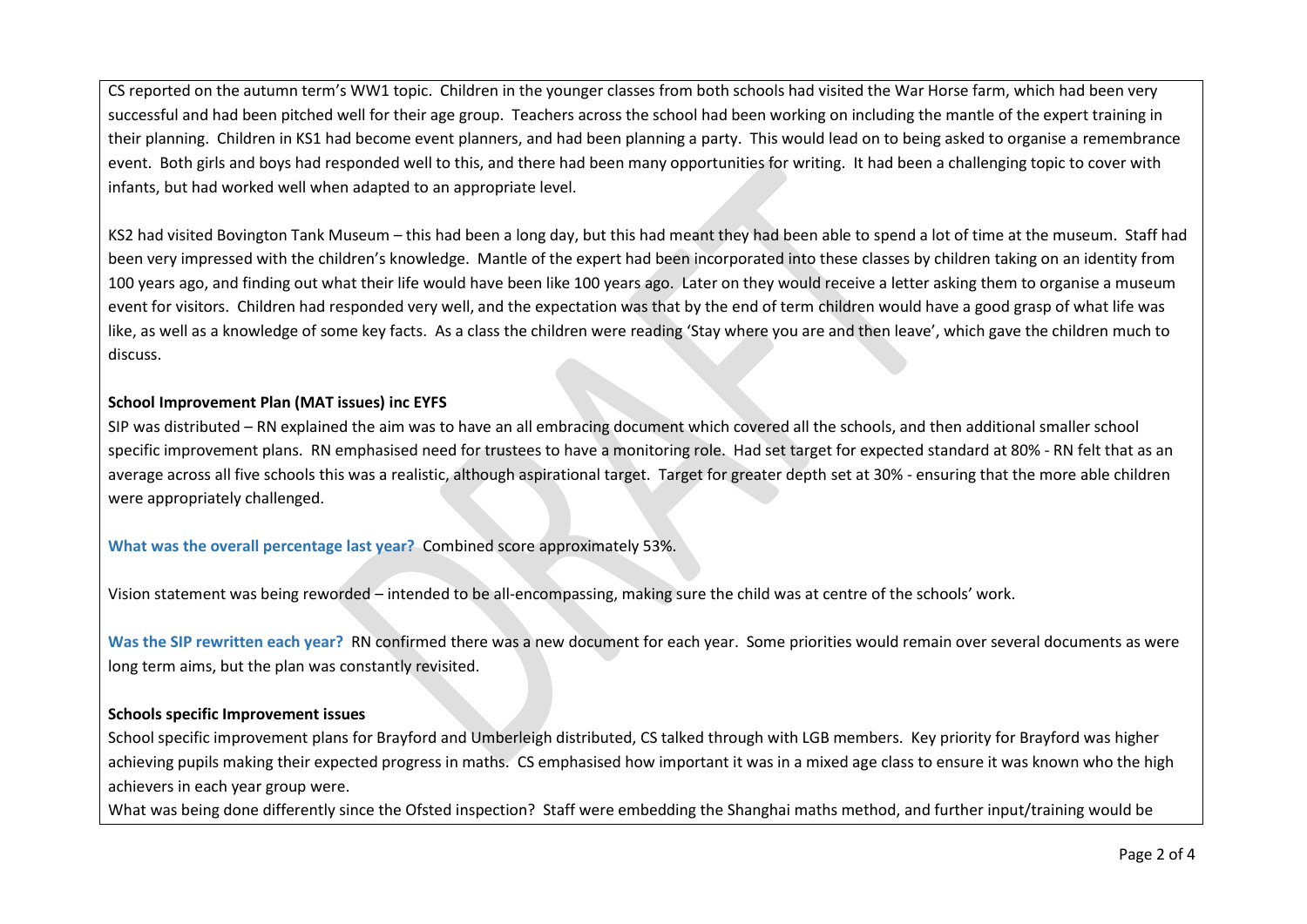sought from Sal Edwards on the best way to do this. Key priority at Umberleigh was writing. The aim was to secure all pupils making good progress and having confidence in writing. In KS1 the Read Write Inc program had been good for getting the mechanics of reading and writing going. Next meeting – discuss the progress made on these two priorities.

# **Safeguarding**

Data collection had not yet happened – to review at next meeting. Currently no safeguarding issues at Brayford. Umberleigh – one child had had one 1.5 day exclusion, and had started a 5 day exclusion for violent aggressive outbursts. CS stated that she felt well supported in her new role.

Online safety group – this had been set up by John Hick (Pilton), SD, Briony Parsons and two parents with relevant skills and a group of children (currently just from Pilton). First meeting had been at the end of the summer term involving twelve children, who were very articulate and aware of technology. There had been a very frank discussion on internet use, which SD felt had been quite shocking to the adults. Second meeting at the beginning of the autumn term to focus on what was causing concern. Questions raised had been how much time was spent using technology, how children ensured they were safe whilst using the internet, and the impact online gaming was having on their peers. This group was to be expanded to include children from the other schools, and also to run parent awareness evenings (run by the children). Further report to be given at the next meeting.

# **Brumble Bee Update, numbers, projections, staffing, hours**

Brumblebees at Brayford – currently two, with one definitely joining in January and one possible for January. Three more to join in summer time. Michelle Potter covering the staffing at the moment. Brumblebees at Umberleigh – 11 currently on list, with most of these attending most of the sessions. Some more children will increase their hours after Christmas. Two more children to start in the spring term. Had been looking at the viability of also offering sessions on a Tuesday so would be open all five days – staff were happy to do this, so would be going to trustees for approval. CS was contacting estate agents to emphasise the open door policy for visitors.

# **Health and Safety**

Caroline El-Marazki had been on H&S walk with premises manager and compliance manager. Items for LGB to be aware of – kitchen at Brayfod had failed CO2 levels due to the extractor fan – three rings of the cooker currently switched off as a temporary solution pending visit from contractor to inspect and offer solutions. It was felt that the Brumblebees unit at Umberleigh would benefit from signage similar to that at Brayford – LGB members agreed with this. RN to ask Michelle Sampson to look at this. Hut at Brayford – not currently in use/just used for storage. It was felt that this was a good feature but that it could be better used. CS reported that children at the school had been consulted and had asked if it could be a reading den. This had not yet been sort as space needed to be made elsewhere for items currently being stored in the hut. CS to arrange discussion with PTA and school council, with advice from premises manager. Shelter in KS1 nomow area to increase use during bad weather – premises manager in process of obtaining quotes.